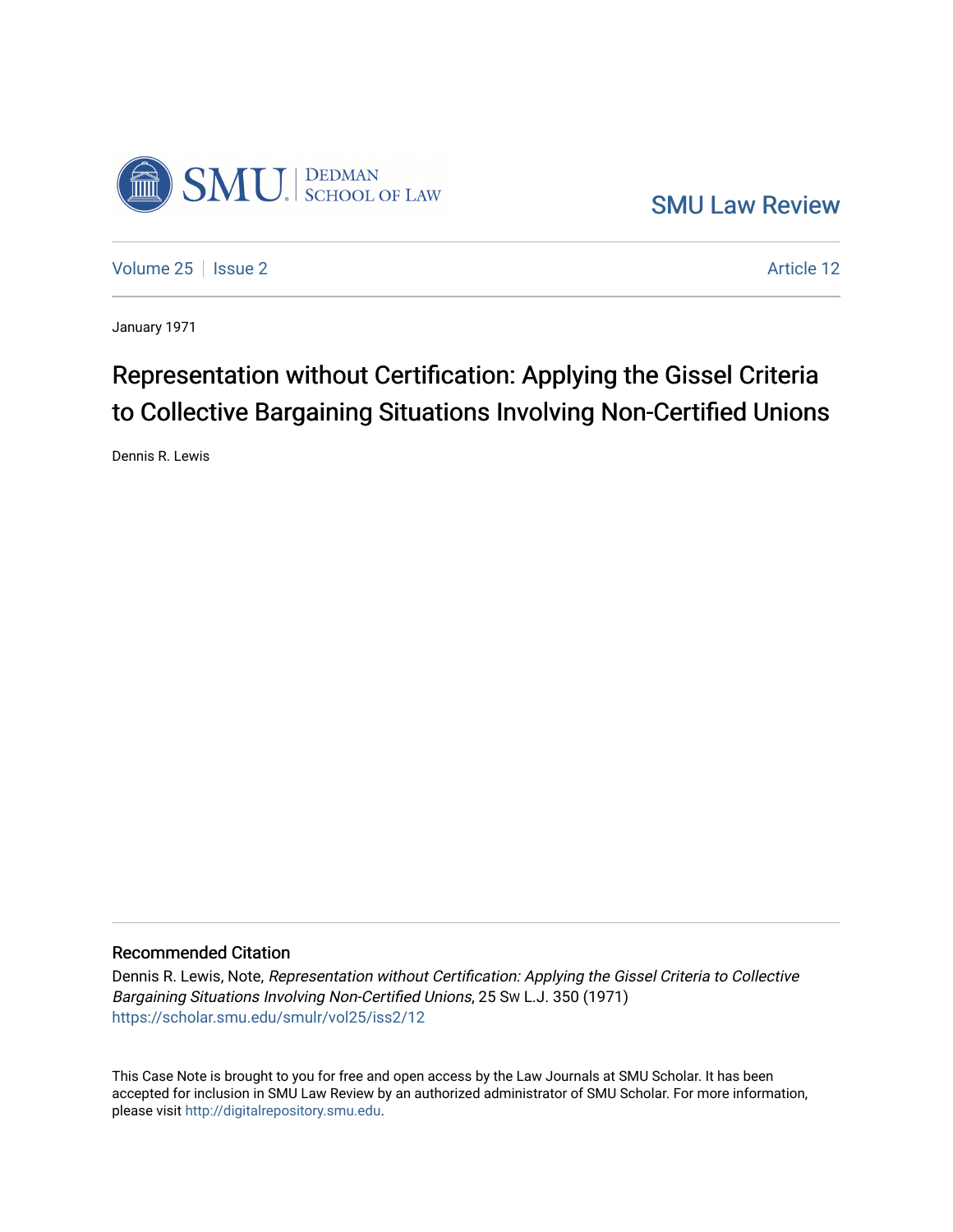the question of characterization with the clarity and precision necessary to resolve future cases.

First, it is unclear whether the marital status of the serviceman at the time his interest becomes a vested right is the sole determinate of the character of the interest. Second, the court fails to consider the inherent differences between disability benefits and voluntary retirement benefits. Finally, while citing and approving authority that considers the marital status of the serviceman throughout his career, the opinion fails to apply that authority to the facts before the court.

As a result of *Busby,* it may be expected that similar cases will arise in which an application of the inception-of-title doctrine will lead to highly inequitable results.<sup>50</sup> It will be interesting to see if the courts will successfully distinguish *Busby* when such cases arise. There is little doubt that, until then, the courts will continue "to struggle with the problems inherent in retirement schemes."<sup>51</sup>

*R. Dennis Anderson*

## Representation Without Certification: Applying the Gissel Criteria to Collective Bargaining Situations Involving Non-Certified Unions

In January of *1968,* the local affiliate of Retail Clerks International Association began an organizational campaign directed at Gibson Products Company. At the first organizational meeting the union obtained signature cards from twenty of the thirty-four employees authorizing the union to act as their exclusive bargaining agent. Relying on the authorization cards, the union then requested that Gibson recognize the union as the exclusive bargaining representative of all its employees. The store manager scrutinized the authorization cards, finding that, with one exception, the signatures appeared to be valid. Nevertheless, Gibson refused to recognize the union on the basis of the authorization cards and proceeded to file a petition for a certification election with the National Labor Relations Board. Before an election could be held, the union complained to the Board that the company was guilty of committing unfair labor practices in violation of the National Labor Relations Act.' The Board heard the complaint and found the employer guilty of committing the following practices: **(1)** interrogating employees in regard to their union activities; (2) fostering the impression of surveillance; (3) threatening and imposing reprisals because of union activities; and (4) promising the employees

since, **upon divorce, a district court may even divest a spouse of his separate property.** *See also* **Keton v. Clark, 67 S.W.2d 437 (Tex. Civ. App.-Waco 1933),** *error ref.*

**<sup>&</sup>quot;It is submitted that while the apportionment principle cannot be resolved with the inceptionof-title rule, its application would avoid these inequities. as** McKnight, *Matrimonial Property,* Annual *Survey of Texas Law,* **23 Sw.** L.J. **44 (1969).**

**<sup>&#</sup>x27;29 U.S.C. 5 151-68 (1964).**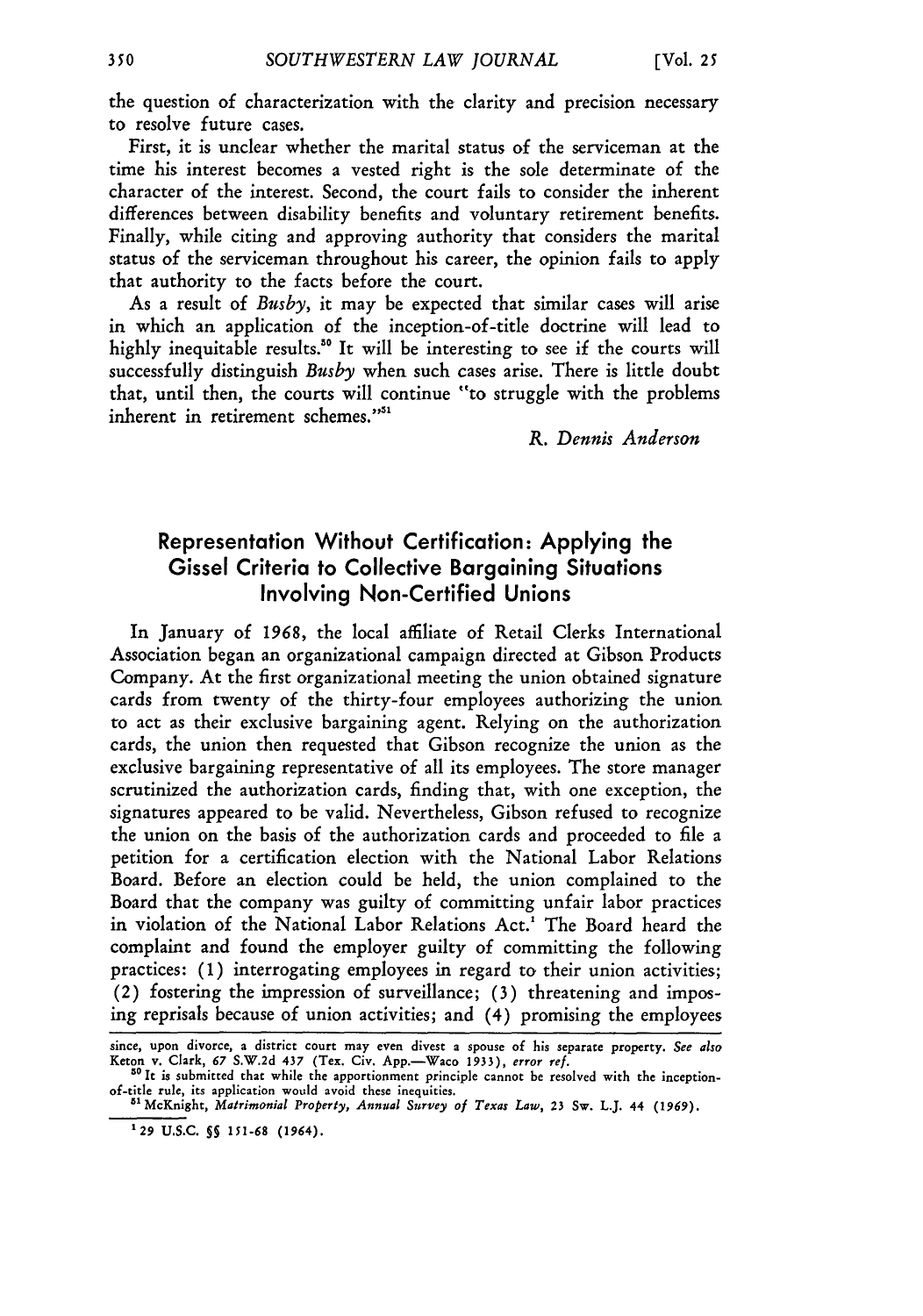a contract equivalent to the one proposed by the union if the union were abandoned. Although no election had been held, on the basis of these findings the Board ordered the employer to cease and desist from these activities and, in addition, bargain collectively with the union.' The Board petitioned the court of appeals for enforcement of its order. The court of appeals refused to enforce that part of the order requiring Gibson to enter into collective bargaining negotiations with the union. The court remanded the case to the Board for a determination of current employee sentiment and to ascertain whether the use of a traditional remedy, $\overline{\text{}}^3$  short of an order to bargain, would have cured the effect of the employer's unfair practices." *Held, order affirmed:* A bargaining order may issue based on the nature and extent of the unfair labor practices at the time such practices caused the uncertified union's majority status to dissipate, and the effect of the employer's unfair practice as of the time of the order to bargain is not relevant. *Gibson Products Co.,* **185** N.L.R.B. No. 74 **(1970), 1970 CCH** NLRB **5** 22,299.

#### I. **THE** ExCLUSIVE **COLLECTIVE** BARGAINING **AGENT**

Section 9(a) of the National Labor Relations Act<sup>6</sup> provides that employees in a bargaining unit may select an agent to represent them collectively in negotiations with their employer. The selected agent must be chosen **by** a majority of the employees within the bargaining unit. The agent then becomes the exclusive bargaining representative for all the employees within the unit. To facilitate the selection of the union that will act as the exclusive bargaining agent, the Act empowers the Board to conduct secret elections to determine if a union is desired." After holding the election the Board will then certify that a particular union has been chosen as the exclusive agent of all the employees within the unit.'

The Act imposes upon the employer a duty to bargain in good faith with the selected agent in all matters that involve wages, hours, and other terms and conditions arising in the course of employment.! Although the Act sets forth a certification process based on a secret election, the employer must bargain in good faith with any union that enjoys the support

<sup>&</sup>lt;sup>2</sup> Gibson Prods. Co., 172 N.L.R.B. No. 243 (1968).<br><sup>3</sup> The traditional method used to remedy the effect of unfair labor practices has been a cease-<br>and-desist order issued by the Board. A cease-and-desist order directs th order issued in *Gibson:*

**<sup>(1)</sup>** Cease and desist from . . . refusing to bargain collectively with [the organization involved], as the exclusive representative of its employees . **...**

<sup>(2)</sup> Take the following affirmative action which the Board finds will effectuate the policies of the Act:

<sup>(</sup>a) upon request bargain collectively [with the organization involved], as the exclusive representative of its employees [in respect to rates of pay, wages, hours of employment, and other conditions of employment].<br>Burgie Vinegar Co., 71 N.L.R.B. 829, 830 (1946).

Burgie Vinegar Co., **71** N.L.R.B. **829, 830 (1946).** <sup>4</sup> NLRB v. Gibson Prods. Co., **421 F.2d 156, 157** (5th Cir. **1969). '29 U.S.C. §** 159(a) (1964).

<sup>&#</sup>x27;National **Labor** Relations Act **§** 9(c), **29 U.S.C.** 5 **159(c) (1964). <sup>7</sup>***Id.*

<sup>&#</sup>x27;National Labor Relations Act **§ 8(d), 29 U.S.C.** 5 **158(d)** (1964).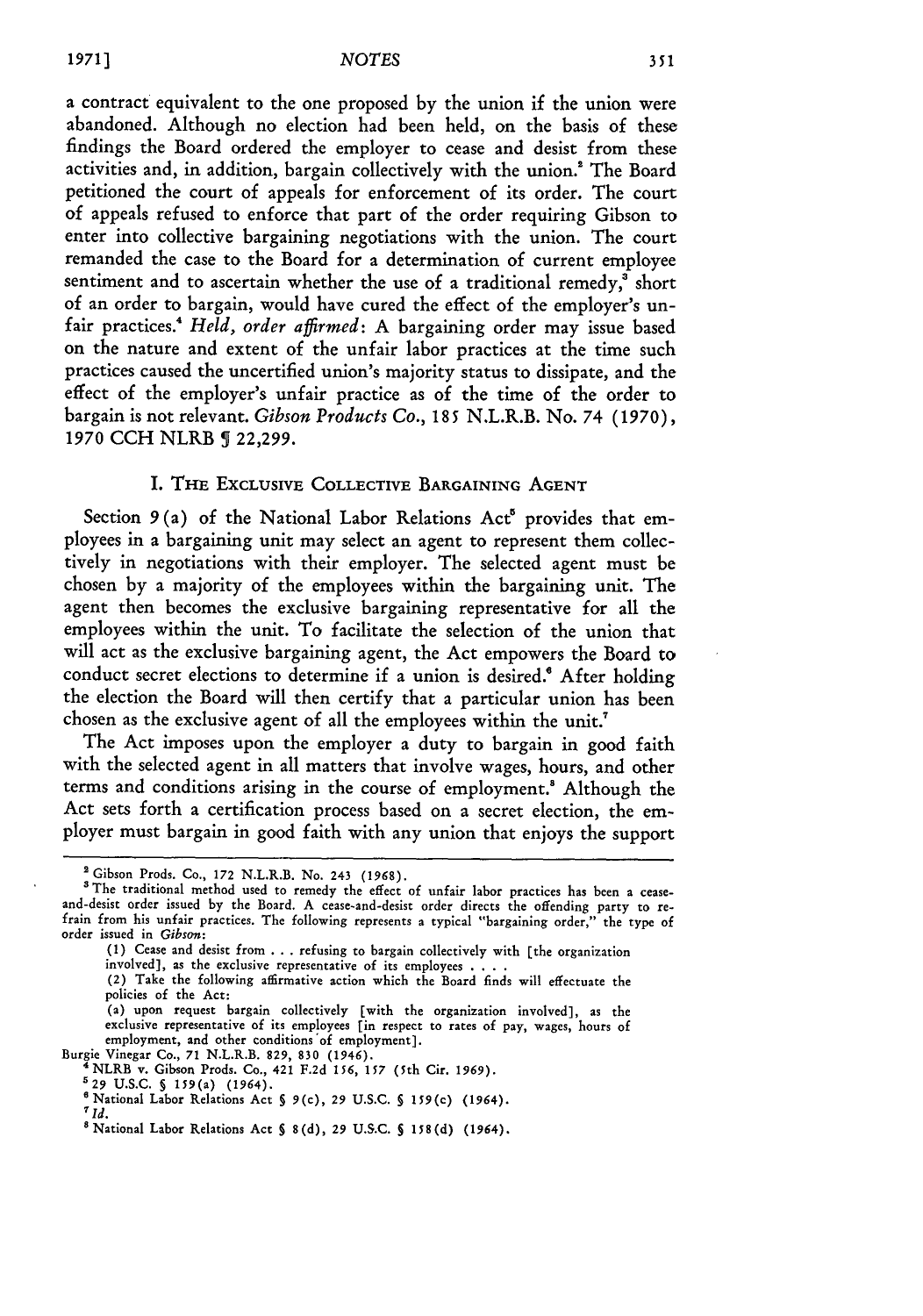of a majority of the employees, without regard to whether the union has been certified by the Board through the election process."

If an employer refuses to bargain collectively with the bargaining agent, the employer will be found to have committed an unfair labor practice in violation of the Act.<sup>10</sup> The Act empowers the Board to prevent or correct such violations." Usually the Board prevents such practices by ordering the offending employer to refrain from committing the practices,<sup>12</sup> and by petitioning the court of appeals for enforcement of the order if the employer refuses to comply voluntarily.

#### II. POWER OF THE BOARD To ORDER AN EMPLOYER To BARGAIN COLLECTIVELY WITH AN UNCERTIFIED UNION

While a cease-and-desist order is the traditional remedy used by the Board to insure compliance with the Act, the United States Supreme Court has approved the Board's use of an order that compels the employer to bargain collectively with a union, despite the fact that the union has not been certified through the election process and may not have majority support at the time the bargaining order is issued.<sup>13</sup>

*Good Faith Doubt.* As to the propriety of an order to bargain, the Board traditionally took the approach that if a majority of the employees actually authorized the union to act as their exclusive agent, and the employer did not in good faith have reason to doubt the existence of the union's majority support, the employer would be required to bargain with the uncertified union. This traditional approach was set out in *Joy Silk- Mills, Inc.*<sup>14</sup> In *Joy Silk* the Board held that the employer would be guilty of an unlawful refusal to bargain if he committed independent unfair labor practices indicating that the company was cognizant of the majority status of the union and was unlawfully seeking to dissipate support for the union before an election could be held. Thus, independent unfair practices were presumptive of a bad faith refusal to recognize the union's majority status if the practices had the effect of dissipating the union's majority.

The Board modified its traditional approach in *Aaron Bros. Co.,"* recognizing that an employer's refusal to accept the authorization cards proffered by the union was not, in itself, evidence of bad faith. Thus *Aaron Bros.* placed the burden of proof on the union to show the employer's bad faith, recognizing that the employer has not violated his duty to bargain with the alleged majority representative "simply because he refuses to rely upon cards, rather than an election."<sup>16</sup> The Board went on to reaffirm that

<sup>9</sup> NLRB v. Gissel Packing Co., **395 U.S.** *575* **(1969).**

**<sup>&</sup>quot;** National Labor Relations Act **§** 8(a) *(5),* 29 U.S.C. **§ 15** 8(a) **(5) (1964).**

<sup>&</sup>quot;National Labor Relations Act **§** 10(a), 29 U.S.C. **§** 160(a) (1964).

*<sup>&</sup>quot; See* note **3** *supra.*

<sup>&</sup>lt;sup>13</sup> UMW v. Arkansas Oak Flooring Co., 351 U.S. 62 (1956).

<sup>&</sup>lt;sup>14</sup> 85 N.L.R.B. 1263 (1949).<br><sup>15</sup> 158 N.L.R.B. 1077 (1966).

**<sup>&#</sup>x27;old.** at **1078.**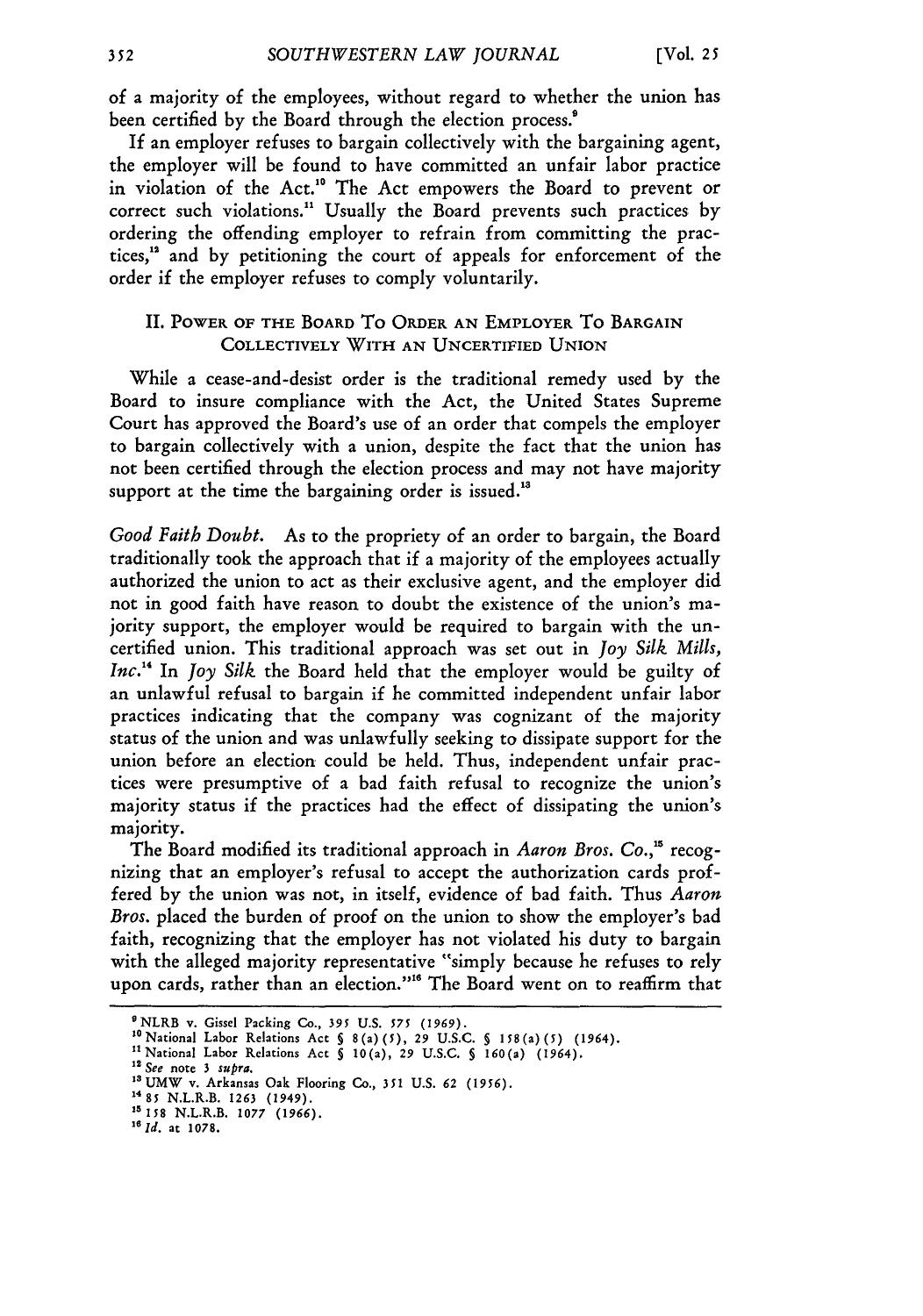the commission of unfair practices was not in itself sufficient justification for the Board to issue an order to bargain-unless the practices were of such consequences as to cause a dilution of the union's majority status.

All the courts of appeals did not follow the Board's approach to the issuance of a bargaining order. The Fourth Circuit in *NLRB v. S.S. Logan* Packing Co.<sup>17</sup> said that a bargaining order would be appropriate only in an extraordinary situation in which the coercive effect of the employer's unfair practice was so "outrageous and pervasive"<sup>18</sup> as to cause a dissipation of the union's majority, and the effect wrought by the unfair practice could not be remedied by a traditional cease-and-desist order."'

*NLRB v. Gissel.* In *NLRB v. Gissell Packing Co.*<sup>20</sup> the Supreme Court squarely met the issue of employer recognition of uncertified unions. The Court explicitly stated that the certification process was not the only method of imposing the duty to bargain upon the employer.<sup>21</sup> Authorization cards, when properly scrutinized to avoid fraud and misrepresentation.<sup>22</sup> were found to be one valid method of proving majority status that might lead to the imposition of a bargaining order by the Board. The Court in *Gissel* also faced the issue of determining the appropriate circumstances under which the Board would be justified in issuing an order to bargain with an uncertified union. The Court had held earlier in *NLRB v. Katz*<sup>23</sup> that, under certain circumstances, the Board was empowered to impose a duty to bargain upon the employer when a traditional cease-and-desist order proved ineffective.

In *Gissel* the Court held that the Fourth Circuit had erred in restricting bargaining orders to cases replete with "outrageous and pervasive" unfair practices. The Court ruled that a bargaining order could also be issued in less dramatic situations, "which nonetheless . . . have the tendency to undermine majority strength and impede the election processes."<sup>24</sup>

The Court made it clear that the propriety of issuing an order was not dependent upon the "bad faith" of the employer in refusing to bargain with an uncertified union.<sup>25</sup> Issuance depended instead upon findings that: (1) the practices were serious enough to dilute the union's majority status; (2) the effect of the unfair practices could not be remedied by traditional approaches; and **(3)** the issuance of the order would best protect employee sentiment.<sup>26</sup>

24 *395* **U.S.** at 614.

**"** Counsel for the Board stated in oral argument that the Board now considered the **Joy** *Silk* concept of good faith "largely irrelevant." *Id.* at *616.* <sup>2</sup>*Id.* at 614, *615.* The Court offered the following guidance:

In fashioning a remedy **. . .**the Board can properly take into consideration the ex**tensiveness** of the employer's unfair practices in terms of their past effect on the

**<sup>17</sup>** *386* F.2d *562* (4th Cir. 1967).

*<sup>1</sup>s Id.* at 570.

<sup>&</sup>lt;sup>19</sup> In NLRB v. Gissel Packing Co., 398 F.2d 336 (4th Cir. 1968), the Fourth Circuit reaffirmed its holding in *Logan,* setting the stage for an appeal by the Board to the Supreme Court. **<sup>20395</sup>**U.S. **575** (1969).

**<sup>21</sup>** *Id.*

<sup>&</sup>lt;sup>22</sup> See Cumberland Shoe Corp., 144 N.L.R.B. 1268, 1269 (1964), for the standards required by the Board to insure the integrity of the authorization cards. **22369 U.S. 736 (1962).**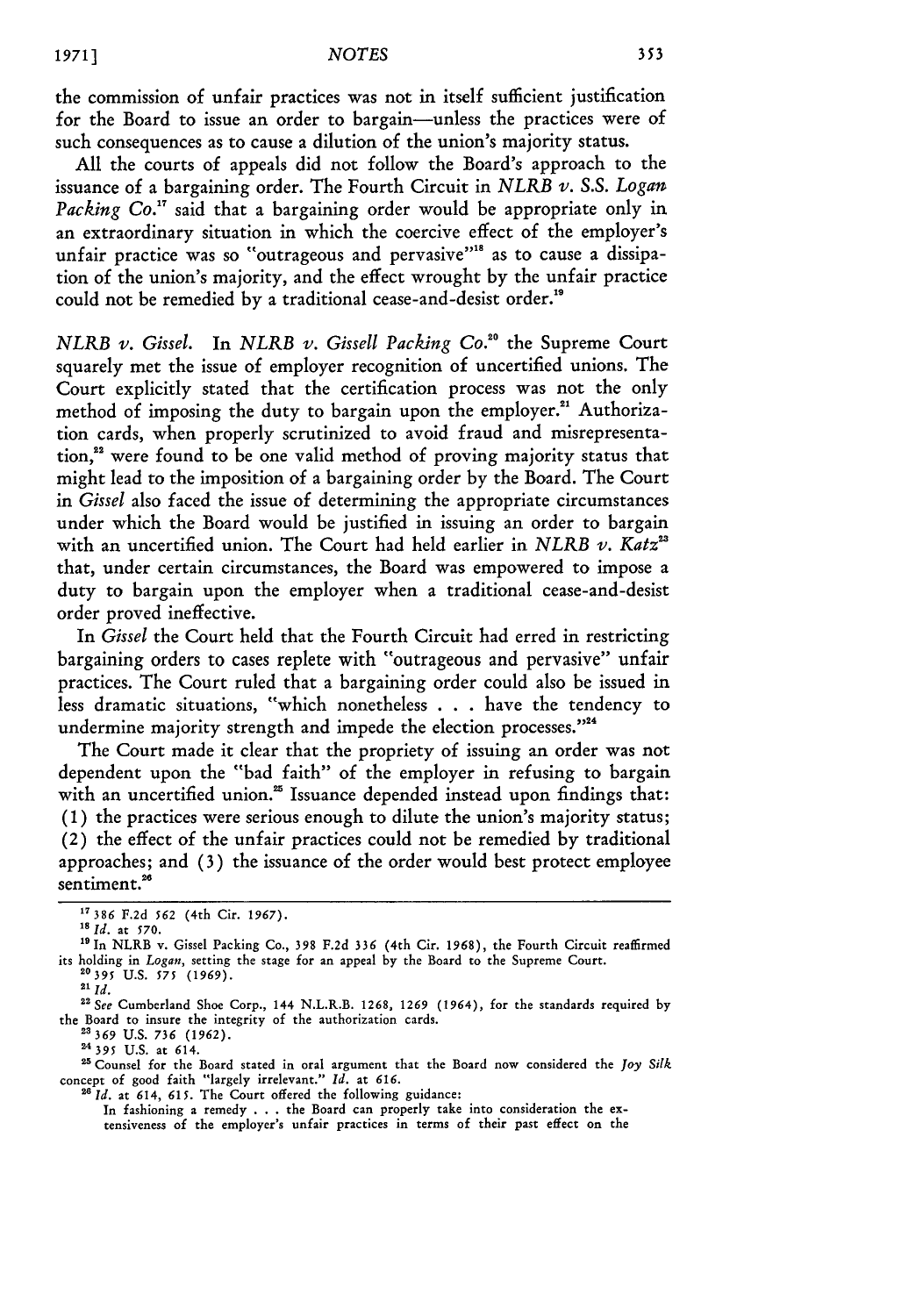*The Fifth Circuit: American Cable.* The Fifth Circuit applied the *Gissel* criteria in *NLRB v. American Cable Systems Inc.,"* setting forth those situations in which it would enforce an order to bargain. The court of appeals in *American Cable* said that, in light of *Gissel,* a bargaining order would be enforced only if the following elements were present:

(a) the union had *valid* authorization cards from a *majority* of the employees in an appropriate bargaining unit; (b) the employer's unfair labor practices, although not 'outrageous' and 'pervasive' enough to justify a bargaining order in the absence of a card majority, were still *serious and extensive;* (c) the possibility of erasing the effects of past practices and of ensuring a fair election **...** by the use of *traditional remedies,* though present, *is slight;* and (d) *employee sentiment* can best be protected by a bargaining  $\mathrm{order.}^{28}$ 

Thus, the Fifth Circuit's four-point test required both an examination into the circumstances that existed at the time the unfair practices were committed (points (a) and (b)), and an additional examination into the circumstances that existed as of the time a bargaining order was sought (points  $(c)$  and  $(d)$ ).

#### III. GIBsoN **PRODUCTS** CO.

The court of appeals in *NLRB v. Gibson Products Co."'* remanded the Board's **1968** order to be reconsidered in light of *American Cable.* Gibson admitted that the union had been the majority's choice in **1968,** and that its unfair practices were serious enough to cause a dissipation in the union's majority. However, the court of appeals refused to enforce the bargaining order because the record failed to show whether the effects of the *1968* practices could be remedied through a traditional cease-and-desist order, and no finding was made in regard to whether or not the order protected current employee sentiment. The Fifth Circuit thus remanded the decision to the Board for more specificity on points (c) and (d) set out in *American Cable.*

On remand the Board refused to follow the guidelines of *American Cable.* The Board concluded that the Supreme Court's purpose in allowing a bargaining order to issue in *Gissel-type* cases was primarily to "deter future misconduct'<sup>30</sup> by the employer. Accordingly, the Board was of the opinion that "the situation must be appraised as of the time of the commission of the unfair labor practices . **.** . *."'* If the approach in *American Cable* were followed and the taint of the 1968 practices had been eradicated

election conditions .... If the Board finds that the possibility of erasing the effects of the past practices and of ensuring a fair election . . . by the use of traditional remedies, though present, is slight and that employee sentiment once expressed through cards would, on balance, be better protected by a bargaining order, then such an order should issue.

*Id.* **17414 F.2d** *661* (5th **Cir. 1969),** *cert. denied,* 400 **U.S.** *957* **(1970).**

*<sup>21</sup> Id.* at **668** (emphasis added).

<sup>29421</sup> **F.2d** *156* (Yth Cir. 1969).

*so* **1970** CCH NLRB at 28,761-62, quoting the Supreme Court in *Gissel, 395* **U.S.** at **612.**

*<sup>&</sup>quot;* **1970 CCH** NLRB at 28,782.